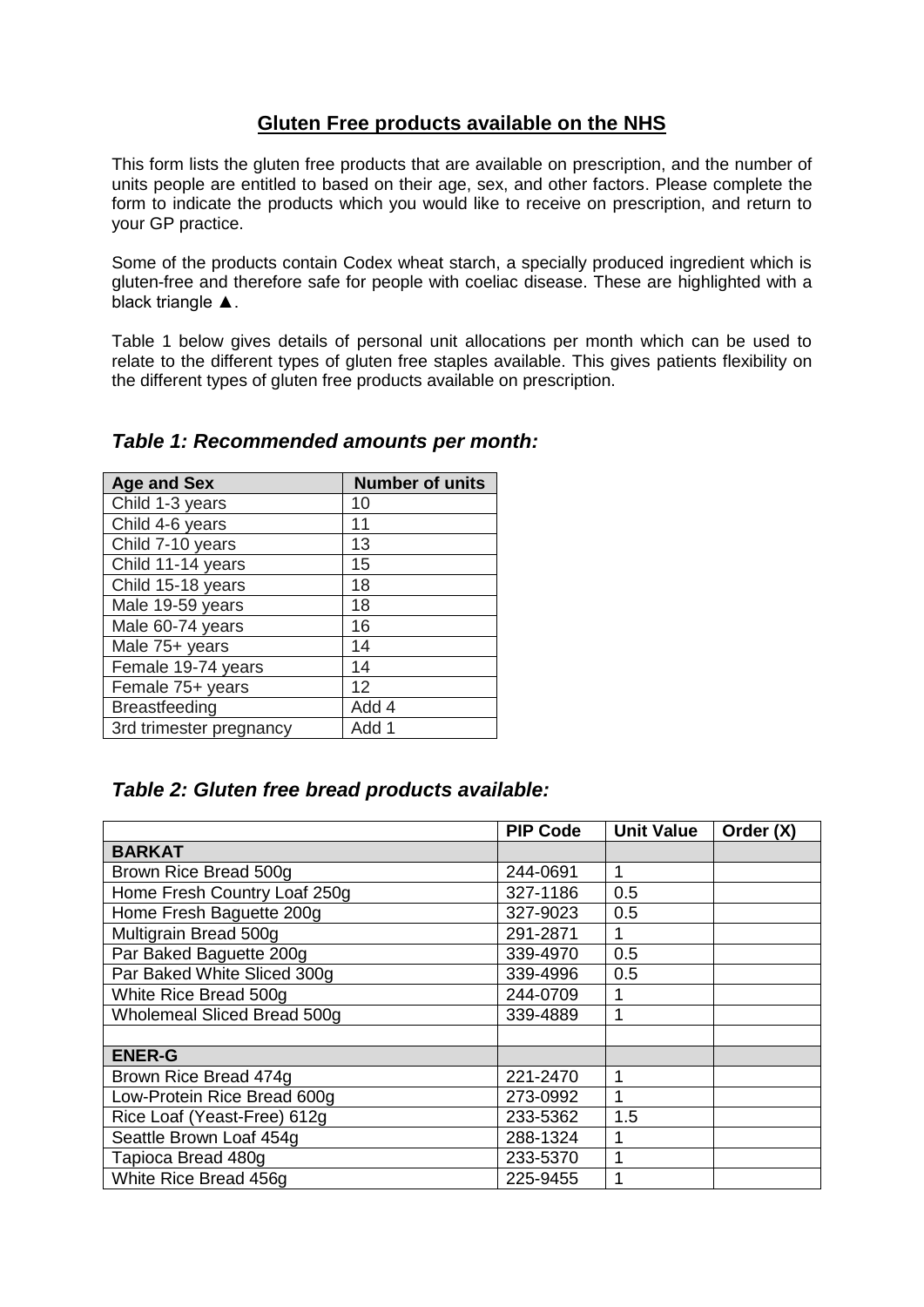| <b>GENIUS</b>                          |              |                |
|----------------------------------------|--------------|----------------|
| Seed Brown Farmhouse Loaf 6 x 535g     | 403-8345     | 6              |
| Soft Brown Sandwich Loaf 6 x 535g      | 379-8550     | 6              |
| Soft White Sandwich Loaf 6 x 535g      | 379-8568     | 6              |
|                                        |              |                |
| <b>GLUTAFIN</b>                        |              |                |
| Gluten free                            |              |                |
| Fibre Loaf Sliced 300g                 | 237-7356     | $\mathbf{1}$   |
| Par Baked Baguettes 350g               | 224-0117     | $\mathbf 1$    |
| White Loaf Sliced 300g                 | 090-4268     | 1              |
|                                        |              |                |
| <b>Gluten free Select</b>              |              |                |
| Fibre Loaf Sliced 400g                 | 054-6101     | 1              |
| ▲ Fresh Brown Loaf Sliced 8 x 400g     | 330-6800     | 8              |
| ▲ Fresh Seeded Loaf Sliced 8 x 400g    | 402-3685     | $\overline{8}$ |
| ▲ Fresh White Loaf Sliced 8 x 400g     | 290-6840     | 8              |
| ▲ Seeded Loaf Sliced 400g              | 308-9364     | 1              |
| ▲ White Loaf Sliced 400g               | 054-6093     | 1              |
|                                        |              |                |
| <b>JUST: GLUTEN FREE BAKERY</b>        |              |                |
| Just: Gluten Free                      |              |                |
| Good White Bread 380g                  | 845-3821     | 1              |
| White Sandwich Bread 600g              | $345 - 3813$ | 1              |
|                                        |              |                |
| <b>JUVELA</b>                          |              |                |
| Gluten free                            |              |                |
| ▲ Fibre Loaf Sliced 400g               | 074-8632     | $\mathbf{1}$   |
| ▲ Fibre Loaf Unsliced 400g             | 010-1675     | 1              |
| ▲ Fibre Part Baked Loaf 400g           | 273-6890     | 1              |
| ▲ Fresh Fibre Bread 8 x 400g           | 339-9789     | 8              |
| ▲ Fresh White Bread 8 x 400g           | 322-0217     | 8              |
| ▲ White Loaf Sliced 400g               | 074-8590     | 1              |
| ▲ White Part Baked Loaf 400g           | 273-6882     | $\mathbf 1$    |
| ▲ White Loaf Unsliced 400g             | 031-4781     | $\mathbf 1$    |
|                                        |              |                |
| <b>LIFESTYLE HEALTHCARE</b>            |              |                |
| Brown Bread Sliced 8 x 400g            | 087-6557     | 8              |
| Brown 'n' Fibre Mixed Case 8 x 400g    | 839-2748     | 8              |
| High Fibre Bread Sliced 8 x 400g       | 229-4254     | 8              |
| White Bread Sliced 8 x 400g            | 087-6490     | 8              |
| White Mixed Case 8 x 400g              | 839-2763     | 8              |
|                                        |              |                |
| <b>NEWBURN BAKEHOUSE BY WARBURTONS</b> |              |                |
| Gluten, Wheat & Dairy Free             |              |                |
| 2 White Baguettes (Cases of 4) 160g    | 381-3805     | $\overline{2}$ |
| Sliced Brown Loaf (Cases of 4) 400g    | 368-5278     | 8              |
| Sliced Seeded Loaf (Cases of 4) 400g   | 401-8867     | 8              |
| Sliced White Loaf (Cases of 4) 400g    | 368-5260     | 8              |
|                                        |              |                |
| <b>PROCELI</b>                         |              |                |
| Vienes Baguettes 2 x 125g              | 328-2803     | $\mathbf{1}$   |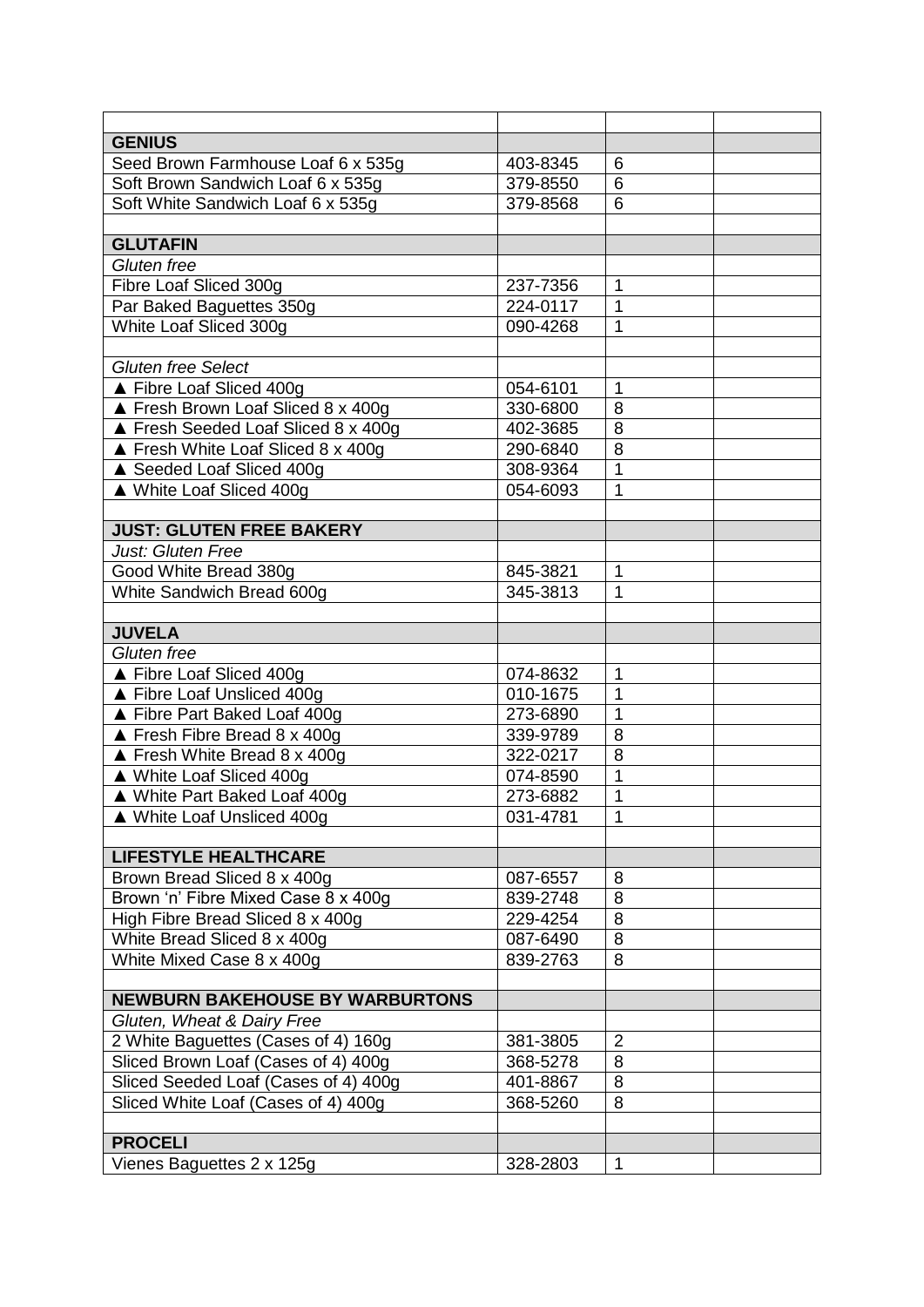|  |  | Table 3: Gluten free bread roll products available |  |
|--|--|----------------------------------------------------|--|
|  |  |                                                    |  |

|                                           | <b>PIP Code</b> | <b>Unit Value</b> | Order (X) |
|-------------------------------------------|-----------------|-------------------|-----------|
| <b>BARKAT</b>                             |                 |                   |           |
| Part Baked Rolls 2 Pack 200g              | 339-4988        | 0.5               |           |
| Home Fresh Bread Rolls 260g               | 325-4679        | 1                 |           |
|                                           |                 |                   |           |
| <b>ENER-G</b>                             |                 |                   |           |
| Dinner Rolls 280g                         | 317-5502        | $\mathbf 1$       |           |
| Seattle Brown Rolls Hamburger 4 Pack 320g | 295-5870        | $\overline{1}$    |           |
| Seattle Brown Rolls (Hotdog) 320g         | 295-5888        | 1                 |           |
|                                           |                 |                   |           |
| <b>GLUTAFIN</b>                           |                 |                   |           |
| Gluten free                               |                 |                   |           |
| 4 White Rolls 200g                        | 344-3645        | 0.5               |           |
| Part-Baked 4 Fibre Rolls 200g             | 344-3652        | 0.5               |           |
| Part-Baked 4 White Rolls 200g             | 344-2753        | 0.5               |           |
| Part-Baked 2 Long White Rolls 150g        | 344-3637        | 0.5               |           |
|                                           |                 |                   |           |
| <b>JUST: GLUTEN FREE BAKERY</b>           |                 |                   |           |
| Just: Gluten Free                         |                 |                   |           |
| Good White Rolls 260g                     | 100-0039        | $\mathbf{1}$      |           |
|                                           |                 |                   |           |
| <b>JUVELA</b>                             |                 |                   |           |
| Gluten free                               |                 |                   |           |
| ▲ Fibre Part Baked Rolls 5 x 75g          | 262-9020        | 1                 |           |
| $\triangle$ Fibre Rolls 5 x 85g           | 080-3668        | $\overline{1}$    |           |
| ▲ Fresh Fibre Rolls (Case of 8) 5 x 85g   | 355-6800        | 8                 |           |
| ▲ Fresh White Rolls (Case of 8) 5 x 85g   | 355-8871        | 8                 |           |
| ▲ White Part Baked Rolls 5 x 75g          | 243-7267        | 1                 |           |
| $\triangle$ White Rolls 5 x 85g           | 010-5916        | 1                 |           |
|                                           |                 |                   |           |
| <b>LIFESTYLE HEALTHCARE</b>               |                 |                   |           |
| Brown Rolls 5 x 80g                       | 264-1322        | 8                 |           |
| High Fibre Rolls 5 x 80g                  | 224-0125        | 8                 |           |
| White Rolls 5 x 80g                       | 087-6706        | 8                 |           |
|                                           |                 |                   |           |
| <b>NEWBURN BAKEHOUSE BY WARBURTONS</b>    |                 |                   |           |
| Gluten, Wheat & Dairy Free                |                 |                   |           |
| 3 Brown Rolls (Cases of 4) 220g           | 368-5294        | $\overline{2}$    |           |
| 3 White Rolls (Cases of 4) 220g           | 368-5286        | $\overline{2}$    |           |
| 4 Seeded Thin Rolls (Cases of 4) 232g     | 402-3511        | $\overline{2}$    |           |
| 4 White Thin Rolls (Cases of 4) 232q      | 391-4496        | $\overline{2}$    |           |

## *Table 4: Gluten free home baking products available:*

| Order $(X)$ |          |            |  |
|-------------|----------|------------|--|
|             | PIP Code | Unit value |  |